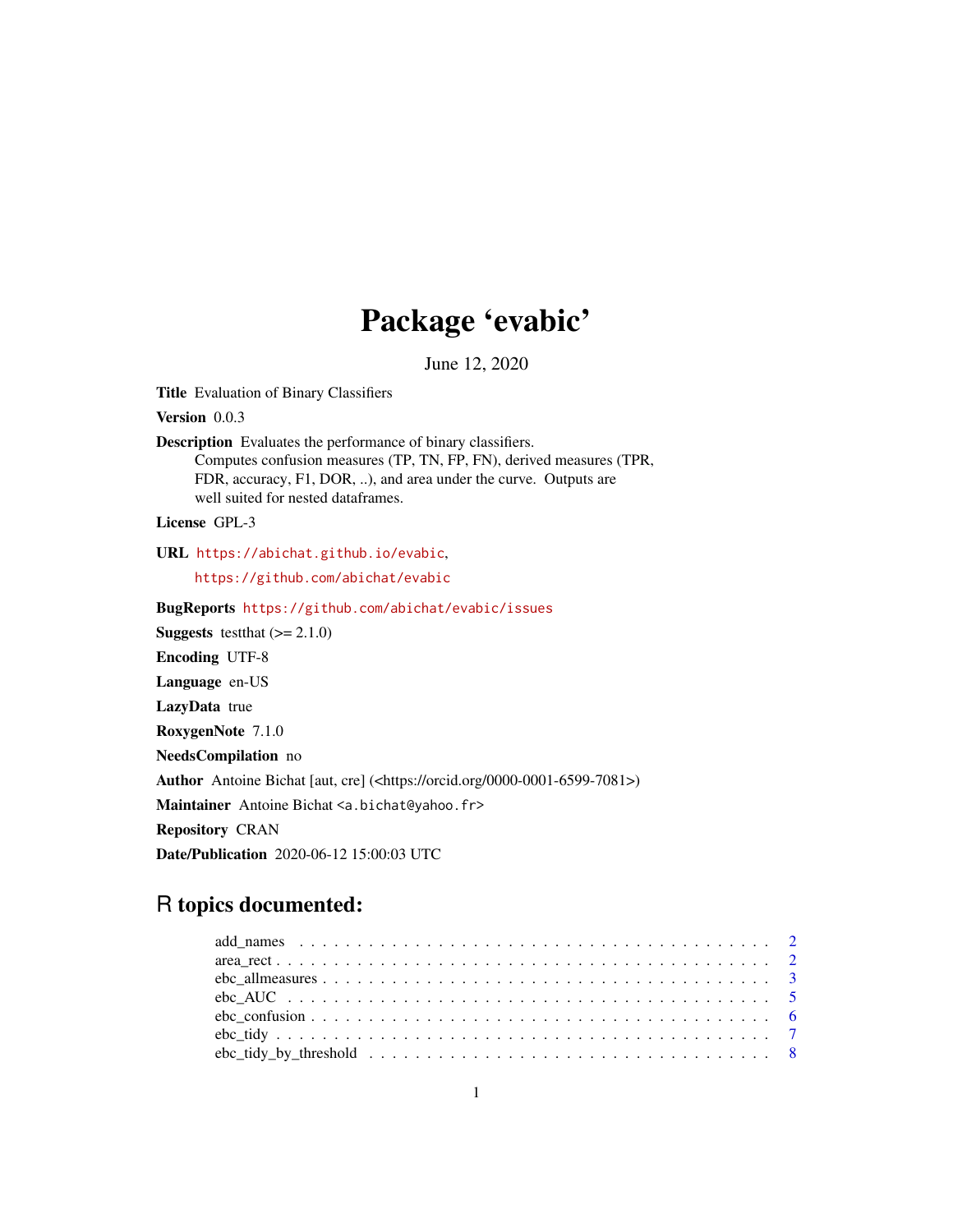<span id="page-1-0"></span>

| Index |  |  |  |  |  |  |  |  |  |  |  |  |  |  |  |  |  |  |  |  |  | - 13 |
|-------|--|--|--|--|--|--|--|--|--|--|--|--|--|--|--|--|--|--|--|--|--|------|
|       |  |  |  |  |  |  |  |  |  |  |  |  |  |  |  |  |  |  |  |  |  |      |
|       |  |  |  |  |  |  |  |  |  |  |  |  |  |  |  |  |  |  |  |  |  |      |
|       |  |  |  |  |  |  |  |  |  |  |  |  |  |  |  |  |  |  |  |  |  |      |
|       |  |  |  |  |  |  |  |  |  |  |  |  |  |  |  |  |  |  |  |  |  |      |

add\_names *Add names to a vector*

### Description

Add names to a vector, with default names.

#### Usage

 $add\_names(x, names = NULL, prefix = "x")$ 

#### Arguments

| X      | A vector.                                                                    |
|--------|------------------------------------------------------------------------------|
| names  | Vector of names to add. If NULL, default names are added.                    |
| prefix | The prefix to add before default names. Useful only if names is set to NULL. |

#### Value

A named vector

#### Examples

add\_names(month.name)

area\_rect *Area Under the Curve*

#### Description

Compute area under the curve by using the rectangle's method.

#### Usage

area\_rect(x, y)

#### Arguments

| x   | Numeric. |
|-----|----------|
| - V | Numeric. |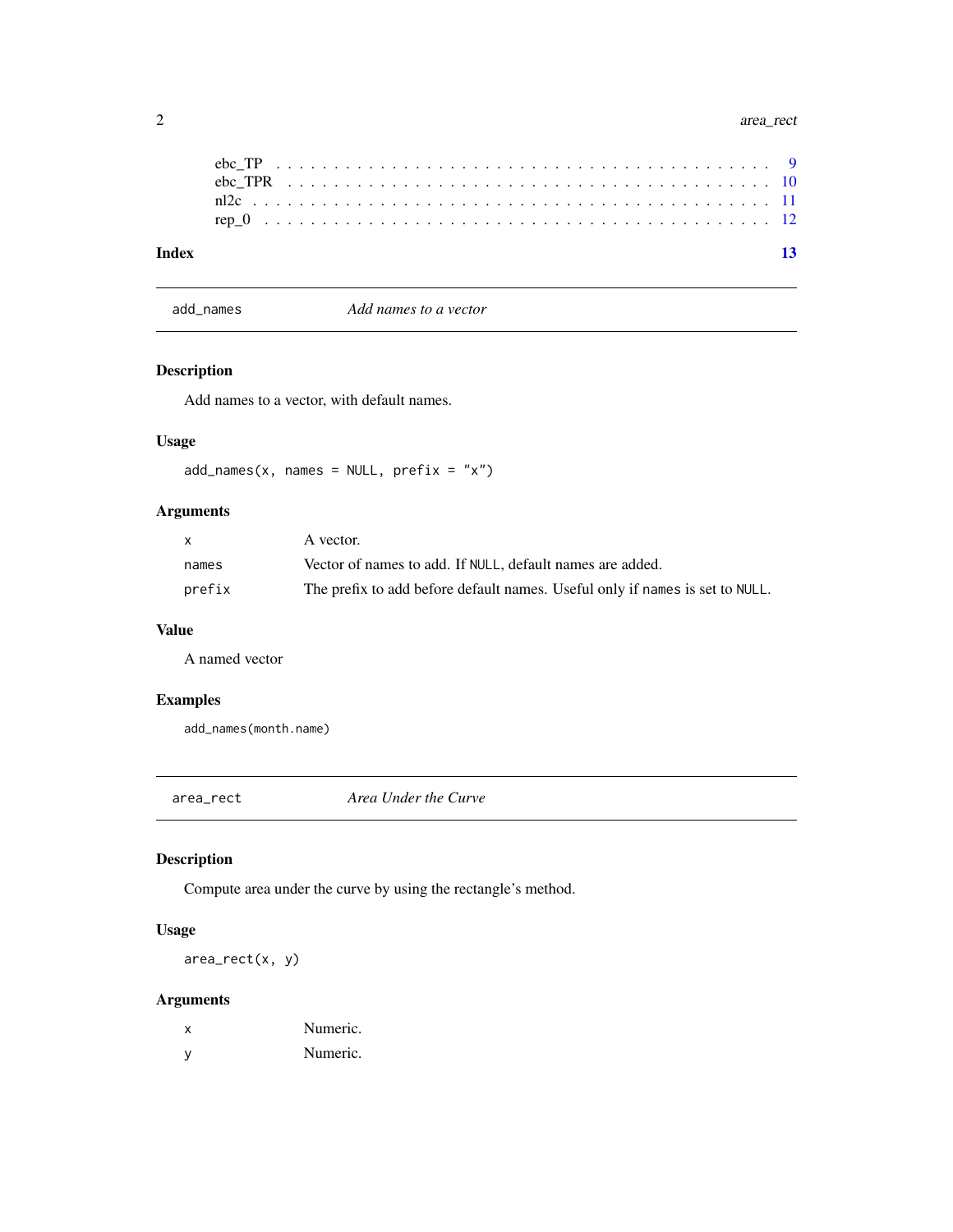### <span id="page-2-0"></span>ebc\_allmeasures 3

#### Value

A numeric.

#### Examples

```
x \leq -c(0, 0, 0.5, 1)y <- c(0, 0.5, 0.5, 1)
plot(x, y, type = "b")evabic:::area_rect(x, y)
```
<span id="page-2-1"></span>ebc\_allmeasures *Available measures*

### Description

Available measures in evabic

#### Usage

ebc\_allmeasures

#### Format

An object of class character of length 18.

#### Details

|                  |                             | <b>True condition</b> |                                          |
|------------------|-----------------------------|-----------------------|------------------------------------------|
|                  |                             | positive              | <b>Condition   Condition</b><br>negative |
| <b>Detection</b> | <b>Detected</b><br>positive | TP                    | FP                                       |
|                  | <b>Detected</b><br>negative | FN                    | TN                                       |

TP True Positive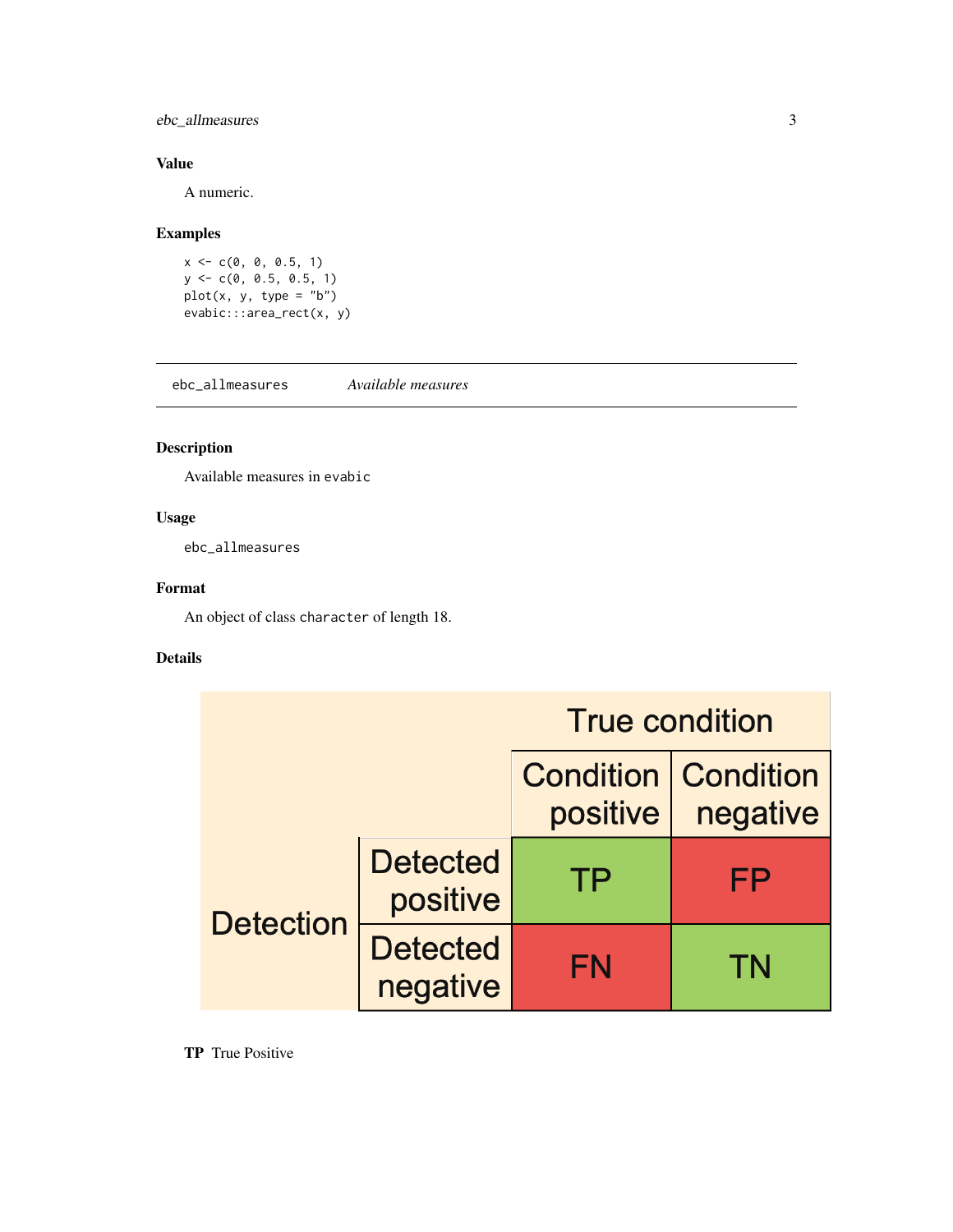- FP False Positive
- FN False Negative
- TN True Negative

TPR True Positive Rate or Sensitivity or Recall or Power

$$
TPR = \frac{TP}{TP + FN} = 1 - FNR
$$

TNR True Negative Rate or Specificity

$$
TNR = \frac{TN}{FP + TN} = 1 - FPR
$$

PPV Positive Predictive Value or Precision

$$
PPV = \frac{TP}{TP + FP} = 1 - FDR
$$

NPV Negative Predictive Value

$$
NPV = \frac{TN}{TN + FN} = 1 - FOR
$$

FNR False Negative Rate or Type II Error Rate or Miss Rate

$$
FNR = \frac{FN}{TP + FN} = 1 - TPR
$$

FPR False Positive Rate or Type I Errors Rate or Fall-out

$$
FPR = \frac{FP}{FP + TN} = 1 - TNR
$$

FDR False Discovery Rate

$$
FDR = \frac{FP}{FP + TP} = 1 - PPV
$$

FOR False Omission Rate

$$
FOR = \frac{FN}{TN + FN} = 1 - NPV
$$

ACC Accuracy

$$
ACC = \frac{TP + TN}{TP + FP + FN + TN}
$$

BACC Balanced Accuracy

$$
BACC = \frac{\frac{TP}{TP + FN} + \frac{TN}{FP + TN}}{2}
$$

F1 F1 Score

$$
F1 = \frac{2TP}{2TP + FP + FN} = \frac{2}{\frac{1}{TPR} + \frac{1}{PPV}}
$$

PLR Positive Likelihood Ratio or LR+ or Likelihood Ratio for Positive Results

$$
PLR = \frac{TPR}{1 - TNR}
$$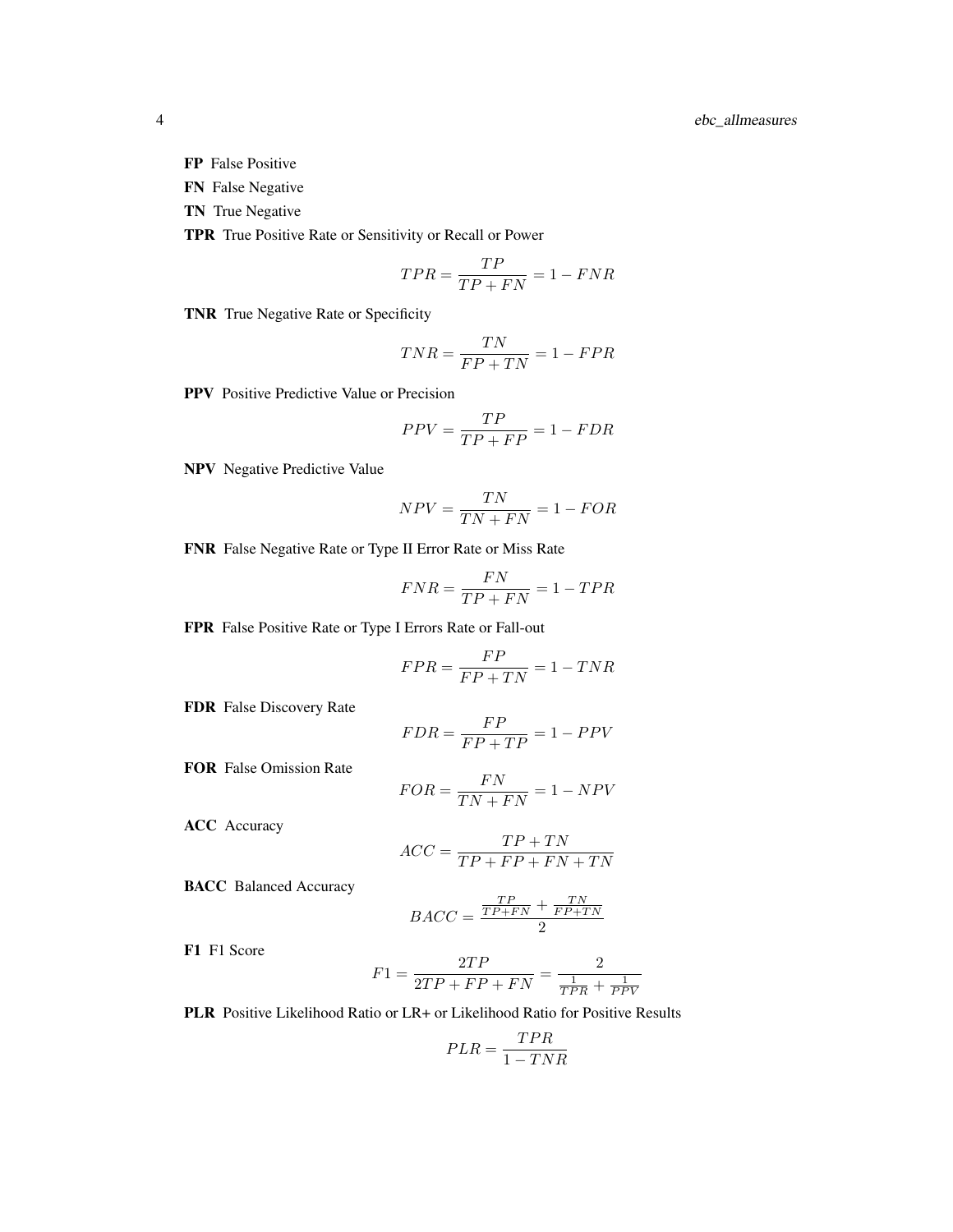<span id="page-4-0"></span>NLR Negative Likelihood Ratio or LR- or Likelihood Ratio for Negative Results

$$
NLR = \frac{1 - TPR}{TNR}
$$

DOR Diagnostic Odds Ratio

$$
DOR = \frac{\frac{TP}{FP}}{\frac{FN}{TN}} = \frac{PLR}{NLR}
$$

#### References

[https://en.wikipedia.org/wiki/Evaluation\\_of\\_binary\\_classifiers](https://en.wikipedia.org/wiki/Evaluation_of_binary_classifiers)

#### Examples

ebc\_allmeasures

ebc\_AUC *Area under the curve*

#### Description

Compute the Area Under the Curve for a classification.

#### Usage

```
ebc_AUC(
  detection_values,
  true,
  all,
  m = length(all),
  direction = c("<sup>''</sup>, ">", "<=", ">=")\mathcal{L}
```
ebc\_AUC\_from\_measures(df\_measures)

#### Arguments

detection\_values

|             | Values corresponding to elements that are detected. Must be named.                                                                     |
|-------------|----------------------------------------------------------------------------------------------------------------------------------------|
| true        | Vector of element that are supposed to be detected.                                                                                    |
| all         | Vector of all elements.                                                                                                                |
| m           | Total number of elements.                                                                                                              |
| direction   | With $\le$ (default), detected elements are those which are strictly less than the<br>threshold. Could be change to ">", $\leq$ or >=. |
| df_measures | A data frame with TPR and FRP columns. E.g. the output of ebc_tidy_by_threshold.                                                       |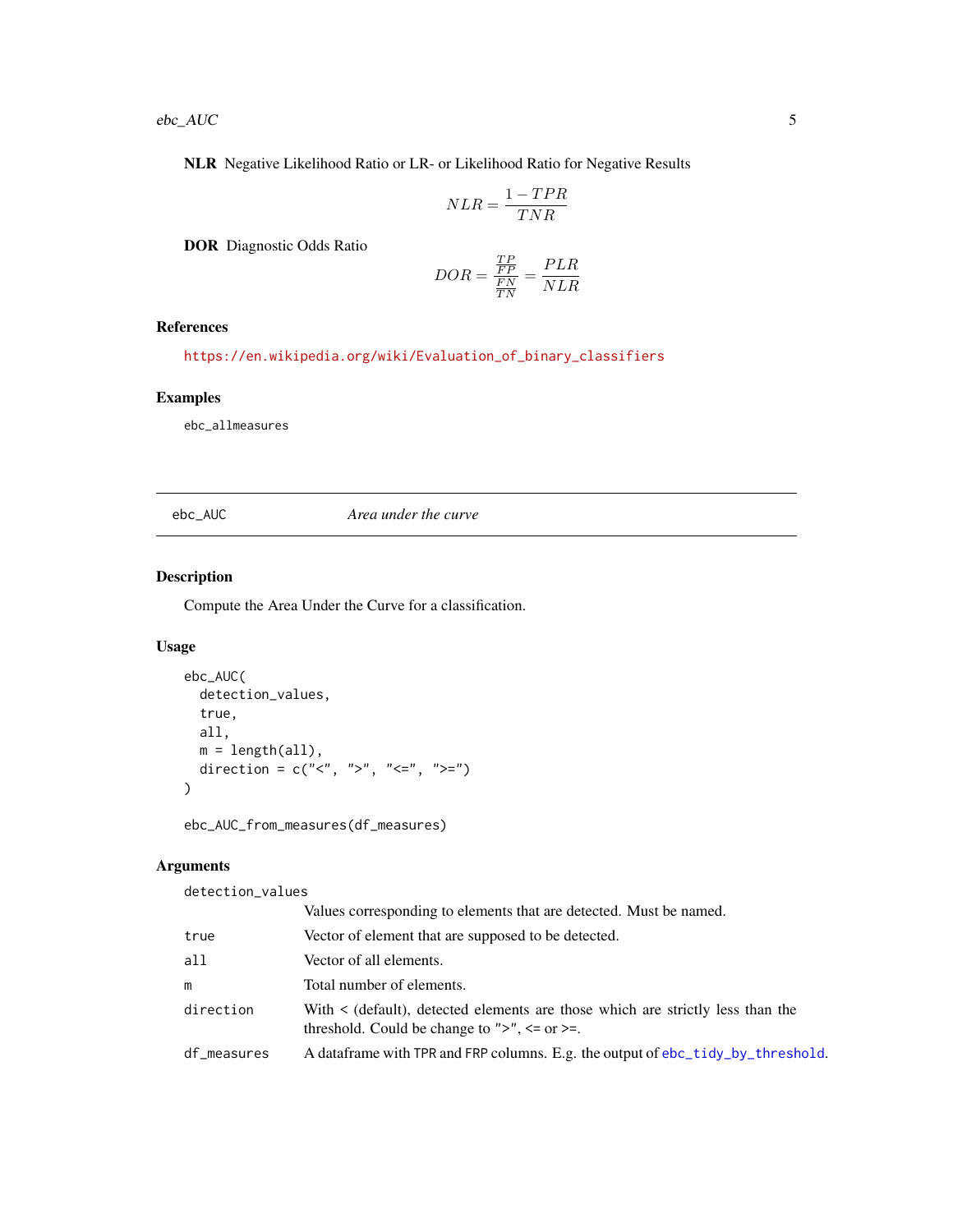#### <span id="page-5-0"></span>Value

A numeric.

#### Examples

```
set.seed(42)
X1 \leftarrow \text{norm}(50)X2 \leftarrow \text{norm}(50)X3 \leftarrow \text{norm}(50)predictors <- paste0("X", 1:3)
df_l = \text{data}.\text{frame}(X1 = X1, X2 = X2, X3 = X3,X4 = X1 + X2 + X3 + \text{rnorm}(50, \text{sd} = 0.5),X5 = X1 + 3 \times X3 + \text{rnorm}(50, \text{sd} = 0.5),X6 = X2 - 2 \times X3 + \text{rnorm}(50, \text{sd} = 0.5),X7 = X1 - X2 + \text{rnorm}(50, \text{sd} = 2),Y = X1 - X2 + 3 \times X3 + \text{rnorm}(50)model \leq \text{Im}(Y \sim ., \text{ data} = df_{\text{min}})pvalues <- summary(model)$coefficients[-1, 4]
ebc_AUC(pvalues, predictors, m = 7)
df_measures <- ebc_tidy_by_threshold(pvalues, predictors, m = 7)
```

```
ebc_AUC_from_measures(df_measures)
```
ebc\_confusion *Confusion matrix*

#### Description

Compute the the confusion matrix

#### Usage

ebc\_confusion(detected, true, all, m = length(all), prop = FALSE)

#### Arguments

| detected | Vector of elements that are detected.                    |
|----------|----------------------------------------------------------|
| true     | Vector of element that are supposed to be detected.      |
| all      | Vector of all elements.                                  |
| m        | Total number of elements.                                |
| prop     | Logical, default to FALSE. Should the matrix sum to one? |

#### Details

See [ebc\\_allmeasures](#page-2-1) for the description of the measures.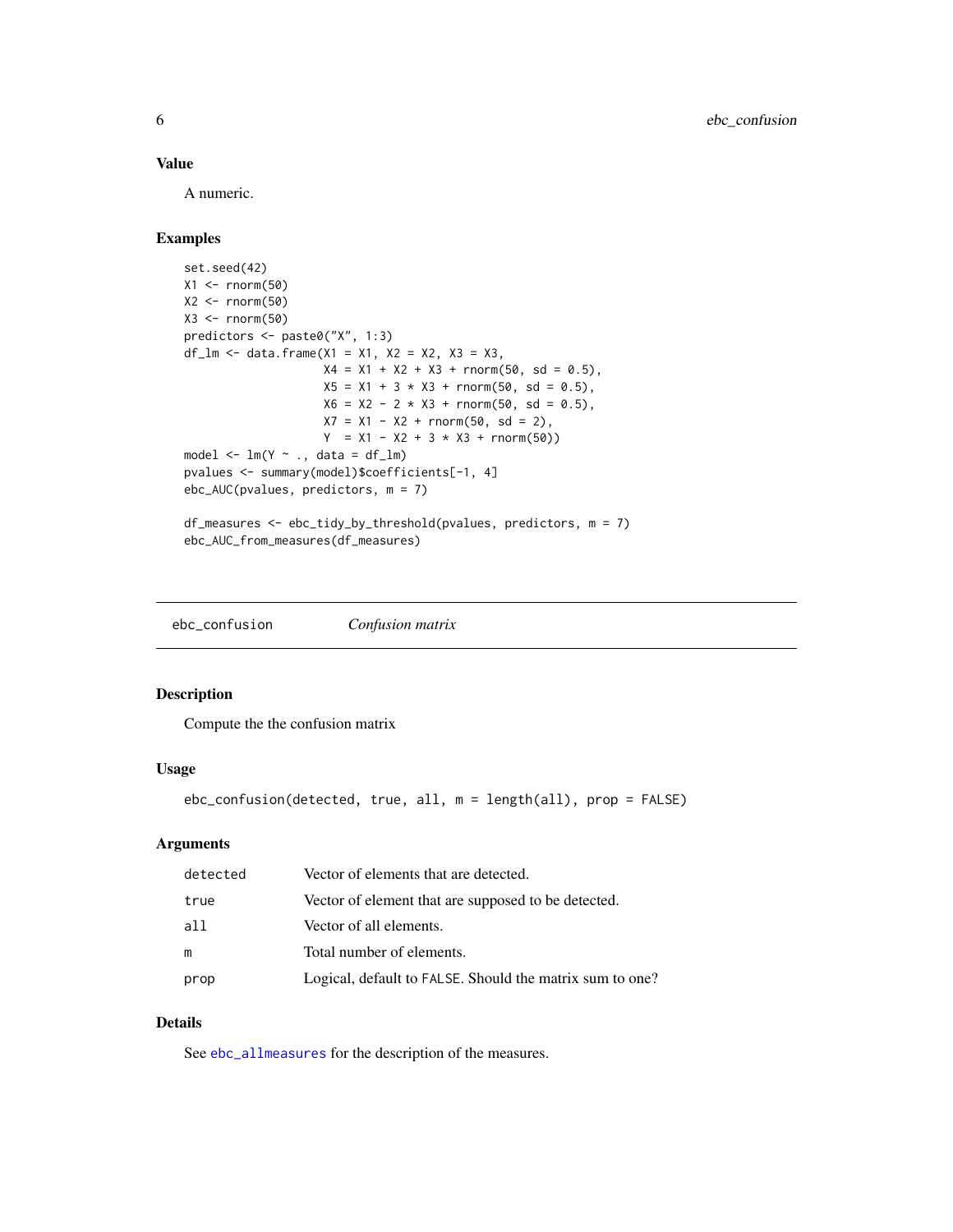#### <span id="page-6-0"></span>ebc\_tidy 7

### Value

A 2\*2 named matrix.

#### Examples

```
ebc_confusion(detected = c("A", "C", "D"), true = c("A", "B", "C"), m = 6)
```

```
ebc_tidy Tidy output for measures
```
#### Description

Construct a single row summary of the classifier.

#### Usage

```
ebc_tidy(
  detected,
  true,
  all,
  m = length(all),
  measures = c("TPR", "FPR", "FDR", "ACC", "F1")
\mathcal{L}
```
#### Arguments

| detected | Vector of elements that are detected.               |
|----------|-----------------------------------------------------|
| true     | Vector of element that are supposed to be detected. |
| a11      | Vector of all elements.                             |
| m        | Total number of elements.                           |
| measures | Desired measures of performance.                    |

#### Details

See [ebc\\_allmeasures](#page-2-1) for the available measures and their descriptions.

#### Value

A single-row data.frame with one column per element in measures.

#### See Also

[ebc\\_TP](#page-8-1), [ebc\\_TPR](#page-9-1), [ebc\\_allmeasures](#page-2-1)

#### Examples

```
ebc_tidy(detected = c("A", "C", "D"), true = c("A", "B", "C"),
        all = LETTERS[1:6], measures = c("ACC", "FDR"))
```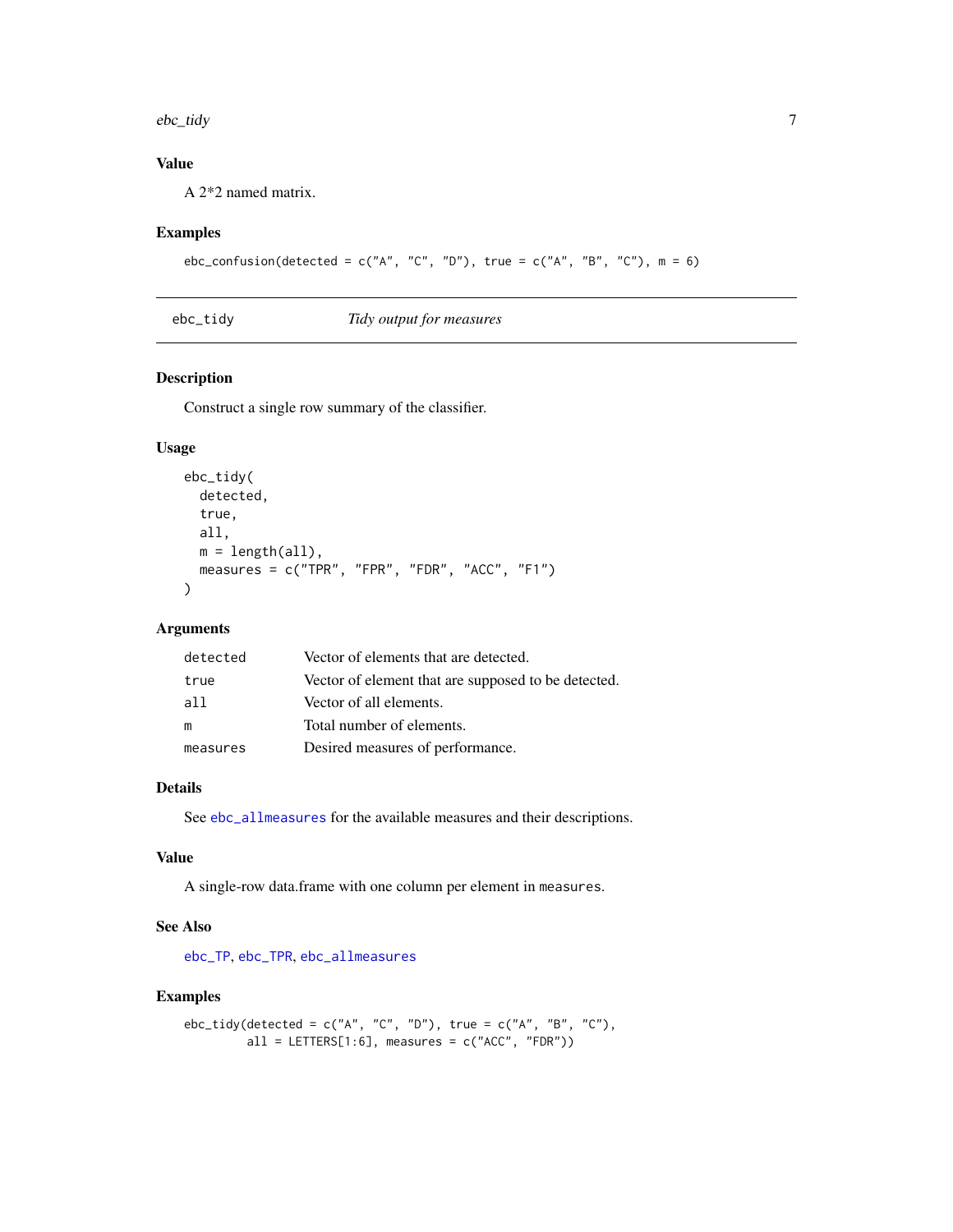<span id="page-7-1"></span><span id="page-7-0"></span>ebc\_tidy\_by\_threshold *Measures by threshold*

#### Description

Computes measures according to a moving threshold.

#### Usage

```
ebc_tidy_by_threshold(
  detection_values,
  true,
 all,
 m = length(all),
 measures = c("TPR", "FPR", "FDR", "ACC", "F1"),
 direction = c("<", ">", "<=", ">="))
```
#### Arguments

detection\_values

|           | Values corresponding to elements that are detected. Must be named.                                                                         |
|-----------|--------------------------------------------------------------------------------------------------------------------------------------------|
| true      | Vector of element that are supposed to be detected.                                                                                        |
| all       | Vector of all elements.                                                                                                                    |
| m         | Total number of elements.                                                                                                                  |
| measures  | Desired measures of performance.                                                                                                           |
| direction | With < (default), detected elements are those which are strictly less than the<br>threshold. Could be change to " $>$ ", $\le$ or $\ge$ =. |

#### Details

See [ebc\\_allmeasures](#page-2-1) for the available measures and their descriptions.

#### Value

A dataframe with one column called threshold and other corresponding to those specified in measures.

#### Examples

```
set.seed(42)
X1 \leftarrow \text{norm}(50)X2 \le- rnorm(50)X3 \leftarrow \text{norm}(50)predictors <- paste0("X", 1:3)
df_lm <- data.frame(x1 = x1, x2 = x2, x3 = x3,
                        X4 = X1 + X2 + X3 + \text{norm}(50, \text{sd} = 0.5),X5 = X1 + 3 * X3 + \text{norm}(50, \text{sd} = 0.5),
```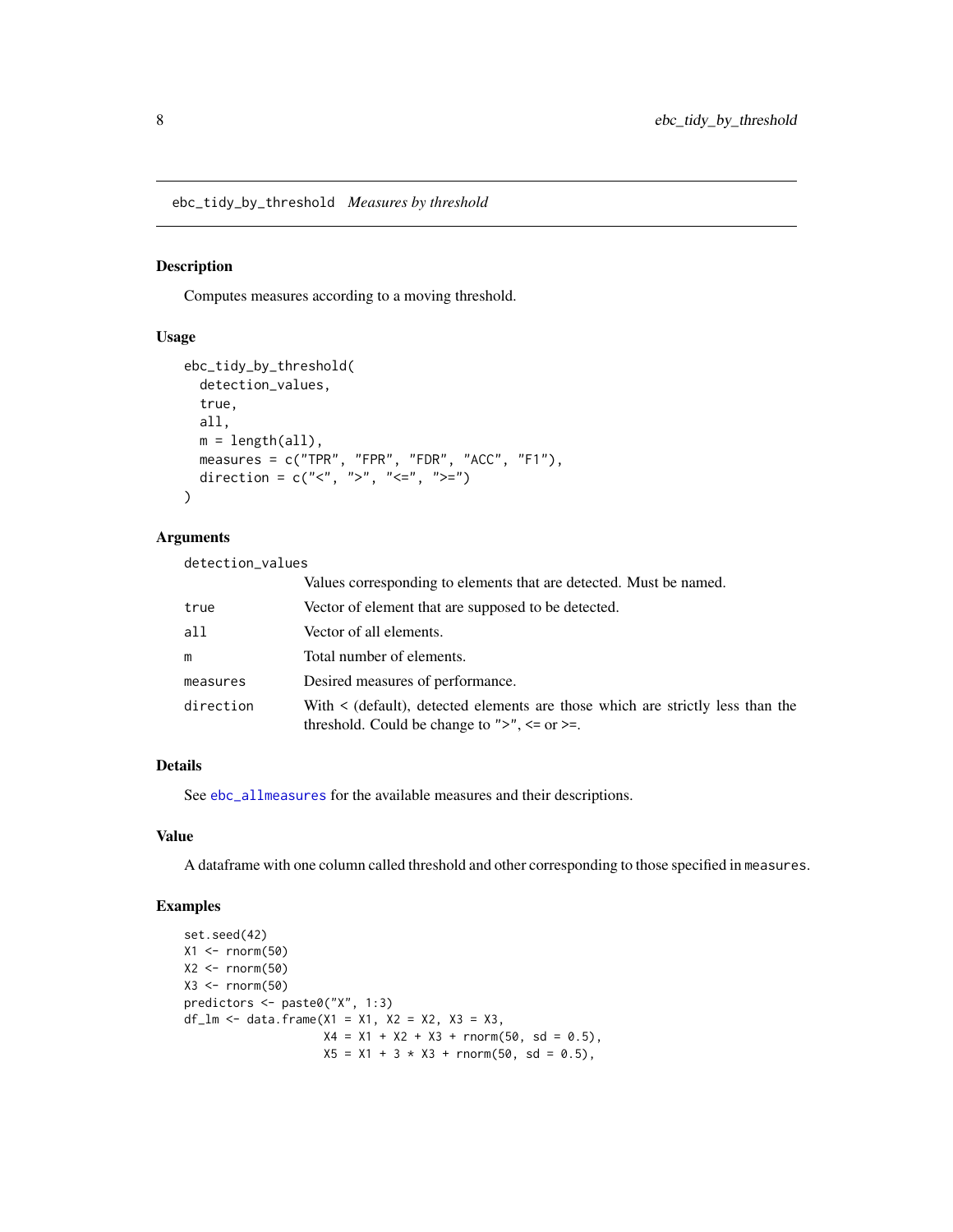#### <span id="page-8-0"></span> $ebc_T$  TP 9

```
X6 = X2 - 2 \times X3 + \text{rnorm}(50, \text{sd} = 0.5),X7 = X1 - X2 + \text{norm}(50, \text{sd} = 2),Y = X1 - X2 + 3 \times X3 + \text{rnorm}(50)model \leq -\ln(Y \sim ., \text{ data = df\_lm})pvalues <- summary(model)$coefficients[-1, 4]
ebc_tidy_by_threshold(pvalues, predictors, m = 7)
```
#### <span id="page-8-1"></span>ebc\_TP *Confusion measures.*

#### Description

Basic measures from the confusion matrix.

#### Usage

```
ebc_TP(detected, true)
```
ebc\_FP(detected, true)

ebc\_FN(detected, true)

ebc\_TN(detected, true, all, m = length(all))

#### Arguments

| detected | Vector of elements that are detected.               |
|----------|-----------------------------------------------------|
| true     | Vector of element that are supposed to be detected. |
| all      | Vector of all elements.                             |
| m        | Total number of elements.                           |

#### Details

See [ebc\\_allmeasures](#page-2-1) for the description of the measures.

#### Value

An integer.

#### See Also

[ebc\\_TPR](#page-9-1), [ebc\\_tidy](#page-6-1), [ebc\\_allmeasures](#page-2-1)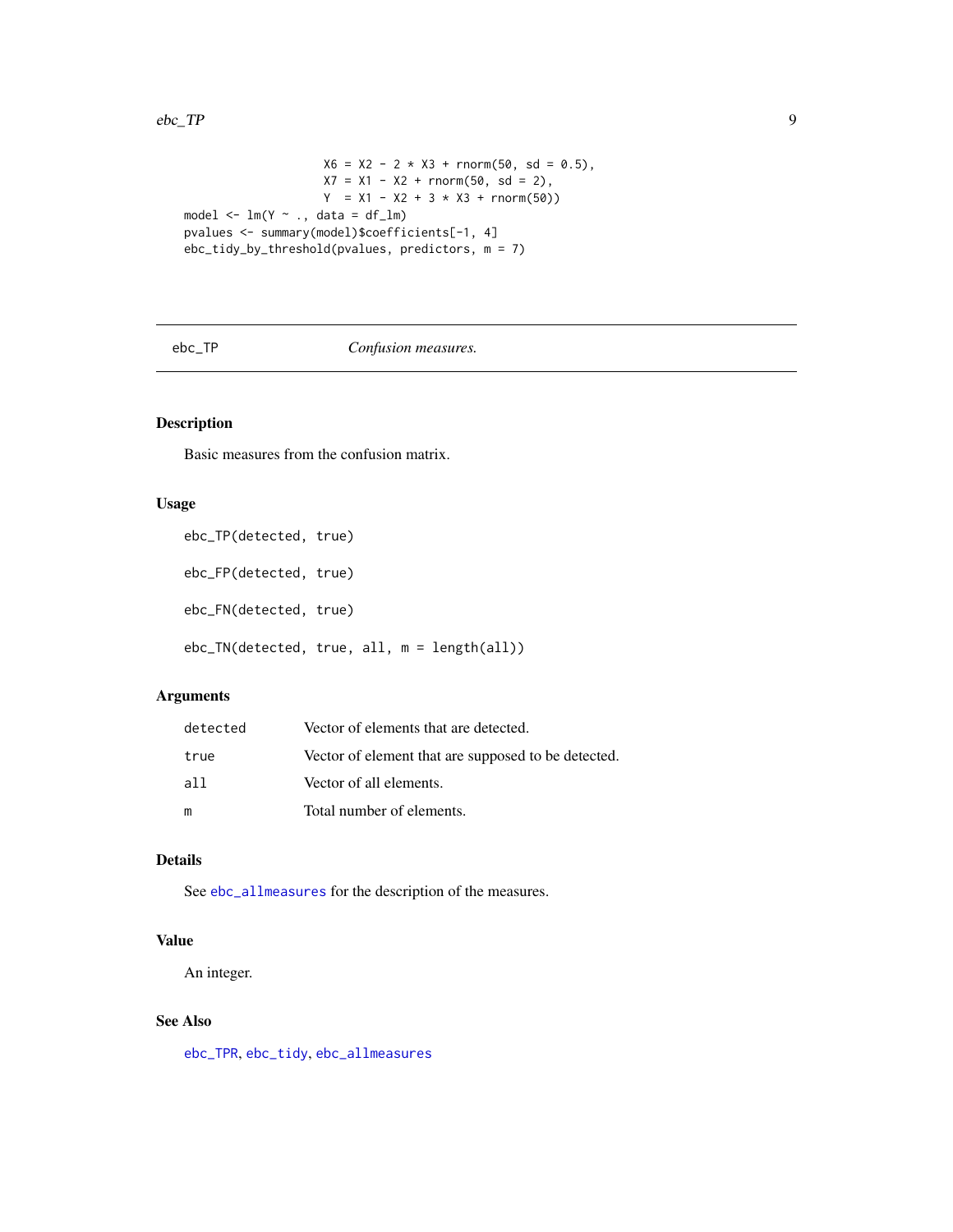#### Examples

```
ebc_TP(detected = c("A", "C", "D"), true = c("A", "B", "C"))
ebc_FP(detected = c("A", "C", "D"), true = c("A", "B", "C"))
ebc_FN(detected = c("A", "C", "D"), true = c("A", "B", "C"))
ebc_TN(detected = c("A", "C", "D"), true = c("A", "B", "C"),
      all = LETTERS[1:6])ebc_TN(detected = c("A", "C", "D"), true = c("A", "B", "C"), m = 6)
```
<span id="page-9-1"></span>

ebc\_TPR *Derived measures.*

#### Description

Measures derived from confusion matrix.

#### Usage

```
ebc_TPR(detected, true)
ebc_TNR(detected, true, all, m = length(all))
ebc_PPV(detected, true)
ebc_NPV(detected, true, all, m = length(all))
ebc_FNR(detected, true)
ebc_FPR(detected, true, all, m = length(all))
ebc_FDR(detected, true)
ebc_FOR(detected, true, all, m = length(all))
ebc_ACC(detected, true, all, m = length(all))
ebc_BACC(detected, true, all, m = length(all))
ebc_F1(detected, true)
ebc_PLR(detected, true, all, m = length(all))
ebc_NLR(detected, true, all, m = length(all))
ebc_DOR(detected, true, all, m = length(all))
```
<span id="page-9-0"></span>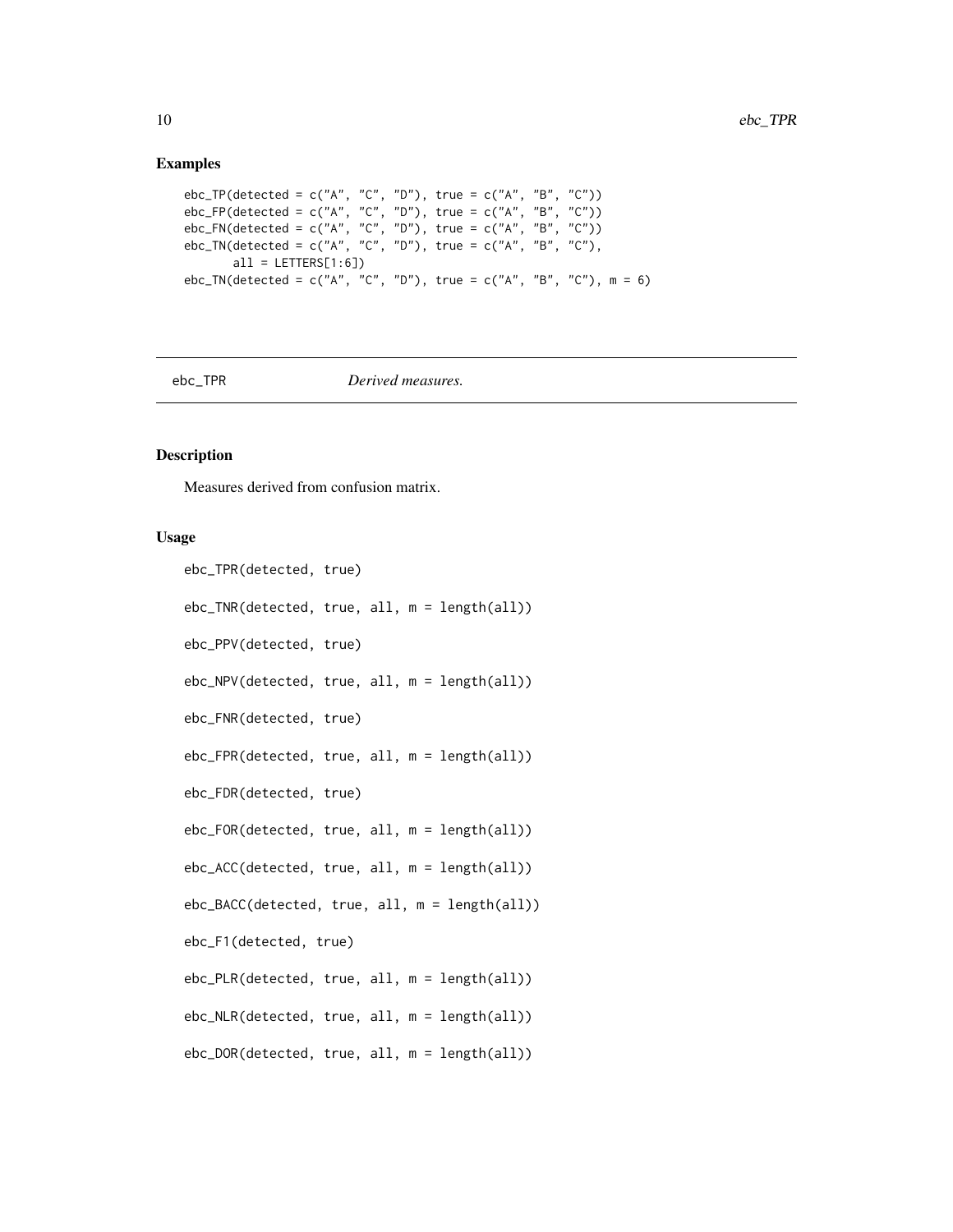<span id="page-10-0"></span> $n2c$  11

#### Arguments

| detected | Vector of elements that are detected.               |
|----------|-----------------------------------------------------|
| true     | Vector of element that are supposed to be detected. |
| all      | Vector of all elements.                             |
| m        | Total number of elements.                           |

#### Details

See [ebc\\_allmeasures](#page-2-1) for the description of the measures.

#### Value

A numeric.

#### See Also

[ebc\\_TP](#page-8-1), [ebc\\_tidy](#page-6-1), [ebc\\_allmeasures](#page-2-1)

#### Examples

```
ebc_TPR(detected = c("A", "C", "D"), true = c("A", "B", "C"))
ebc_ACC(detected = c("A", "C", "D"), true = c("A", "B", "C"),
       all = LETTERS[1:5])
```
#### nl2c *Named logical to character*

#### Description

Extracts names of x where x is TRUE

#### Usage

 $nlc(x)$ 

#### Arguments

x vector

#### Value

a vector of the same size

#### Examples

 $x \leq -c(a = TRUE, b = FALSE, c = FALSE, d = TRUE)$ evabic:::nl2c(x)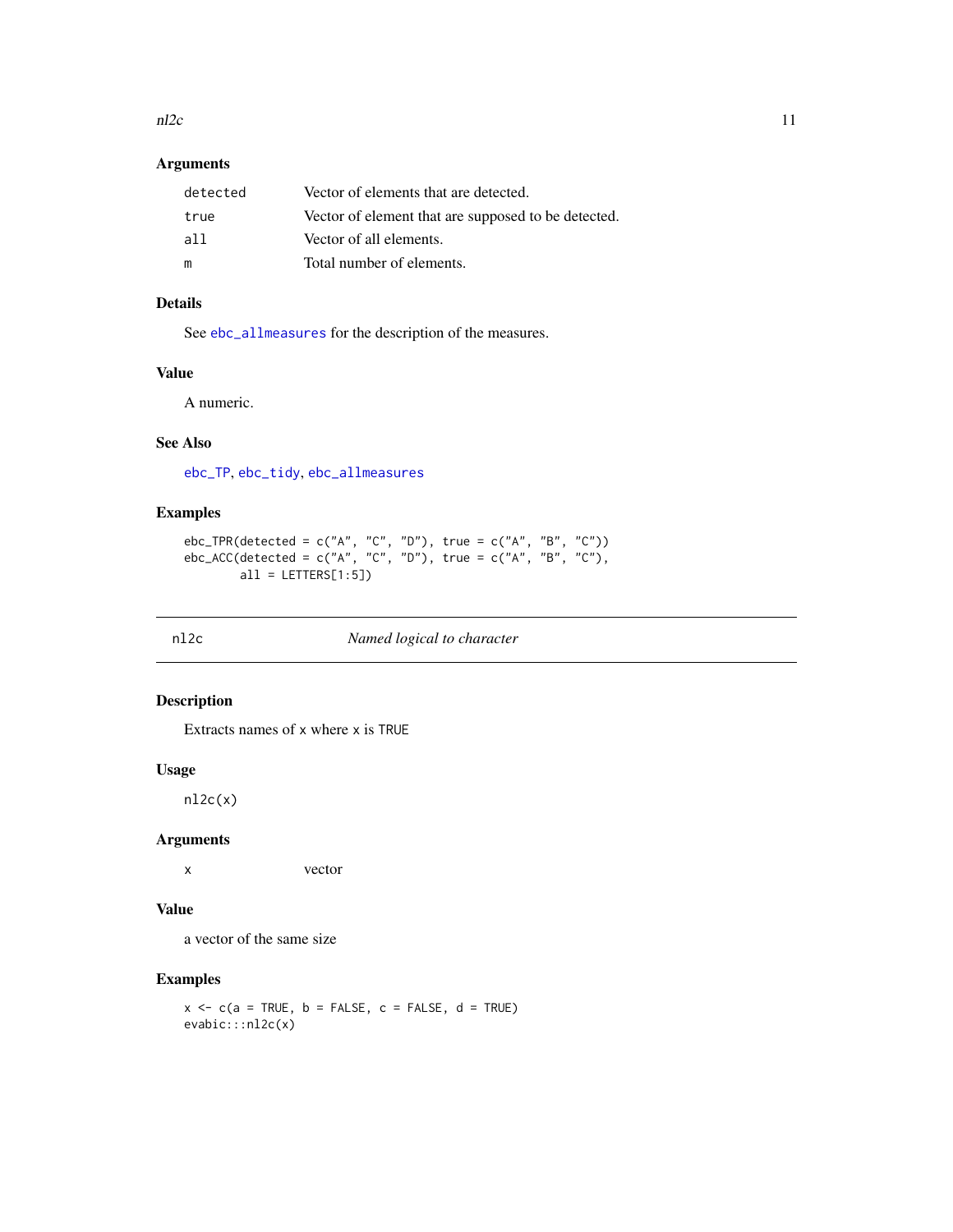<span id="page-11-0"></span>

# Description

Repeat 0

## Usage

rep\_0(n)

## Arguments

n The number of time to repeat

#### Value

A character.